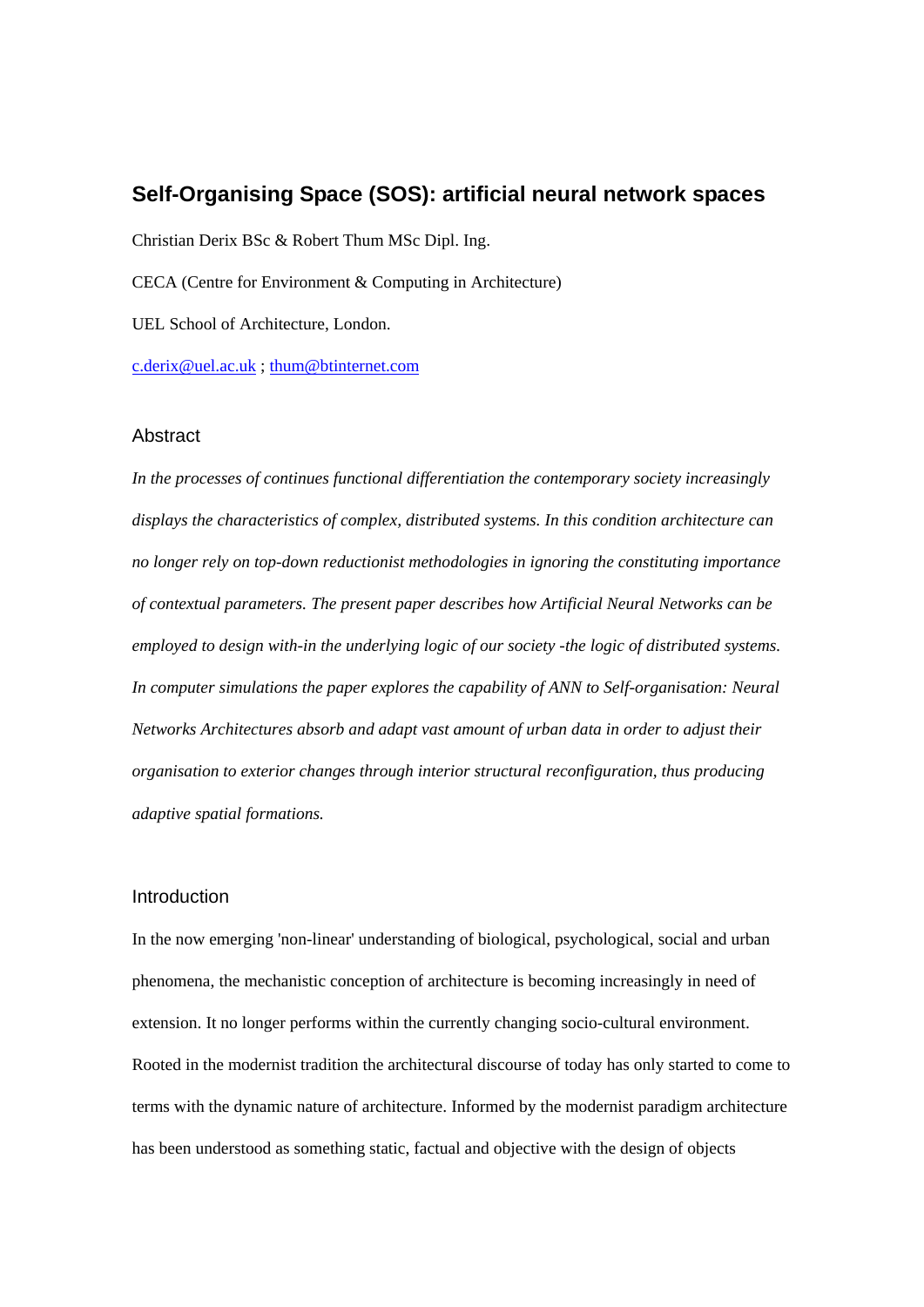enclosing space in the centre of the architect's pursuit.

In understanding space -the central concept in the architectural discourse- as an emergent quality of action and interaction between individuals and groups with physical environment it can be re-describing as a parallel distributed system, a self-organising entity. These spatial systems are autonomous from their progenitors, people. They built intricate systems and sub systems capable of interaction and inter-communication. These systems are constantly re-building themselves in a process, which is called structural coupling in Luhmann's Theory of Social Systems.

This paper discussed an attempted to use a distributed connected algorithm base on Kohonen self-organised maps (SOM) as a "perceptual aid" for creating geometric mappings of these spatial systems. In an epistemic shift from the physical delineation of space towards a reading of its dynamic nature the generated mappings are intended to capture the self-organising nature of spatial processes and subsequently provide the informational environment for architectural interventions.



*Fig. 1 Cartography (scan) showing pyramid neurons and the network of axons and synapses*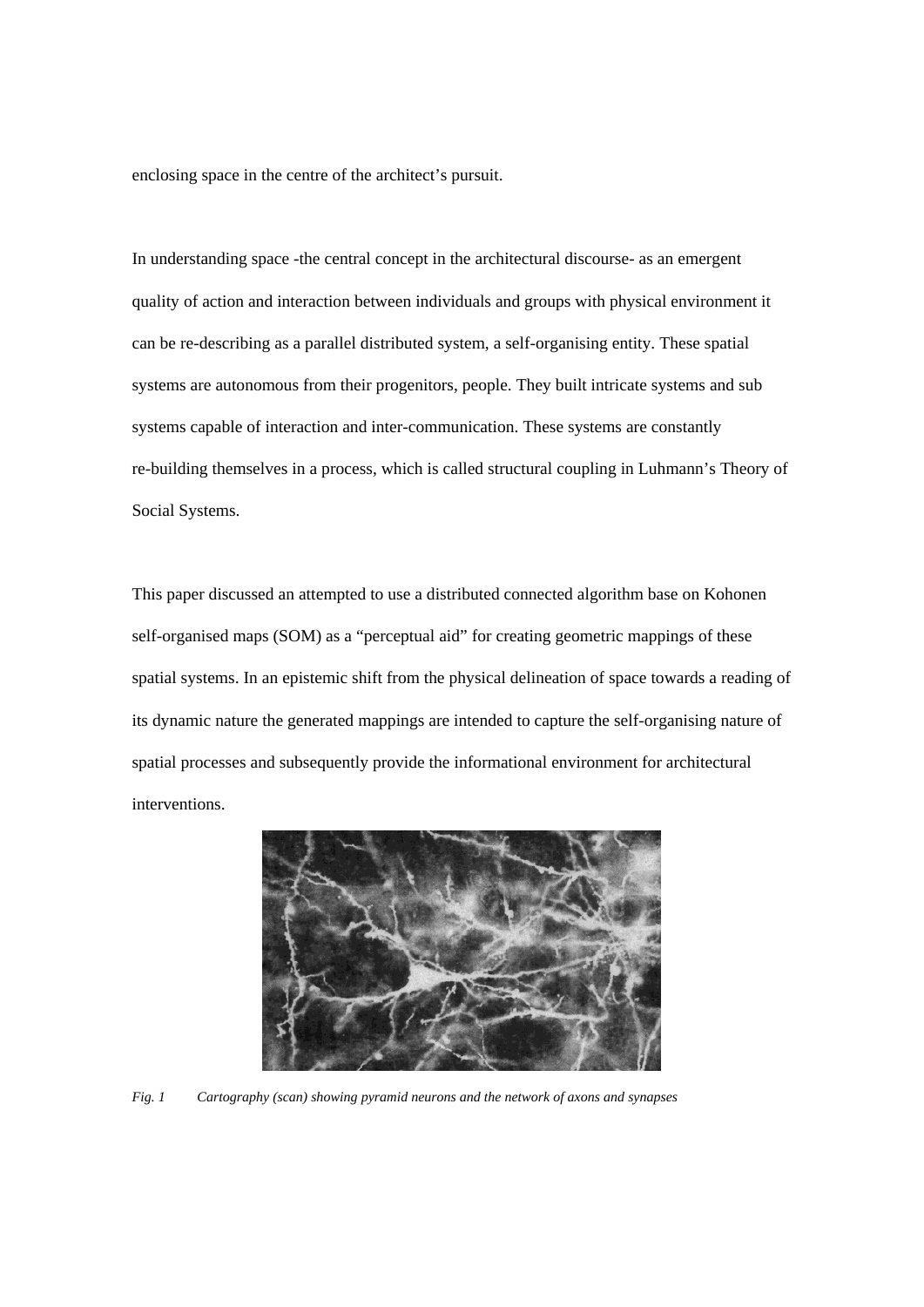### **Systems**

Part of the problem with the traditional static conception of space stems from the way space is perceived as well as the conceptual framework at hand to describe and structure it. In the modernist view Space is seen as the backdrop or container for objects and subjects (us). It can be measured and described in terms of the Cartesian Space; it can be analysed with help of the Descartes analytical method. His method was highly successful in dealing with systems of unorganised complexity, which are understood with statistics, the laws of change, and in the last resort the second law of thermodynamics. It facilitated the development of new types of spaces and structures. But ultimately it is now limiting the development of new kinds of architectures because of it static concept of space. The paper proposes an understanding of space as a system of organised complexity. In that Space carries the characteristics of complex systems such as wholeness, teleology, control, self-regulation, differentiation all of which are difficult to accommodate with the conventional discourse.

Central to the perceptual shift is the term 'system'. A system always describes a whole, which in contrast to the elementary consists of parts. To understand space as system implies the fact that it has a structure. The term system always refers to the whole in the sense of unity. In the traditional modernist conception an architectural entity is that of a complete whole made of components or parts in some summative manner. The whole is developed or made on the practical basis of putting parts together and making them fit. In this conventional way of working, the whole develops by integration of the parts. It implies a linear sequence: first the parts, then the whole. The implication is that the whole always comes later than its parts.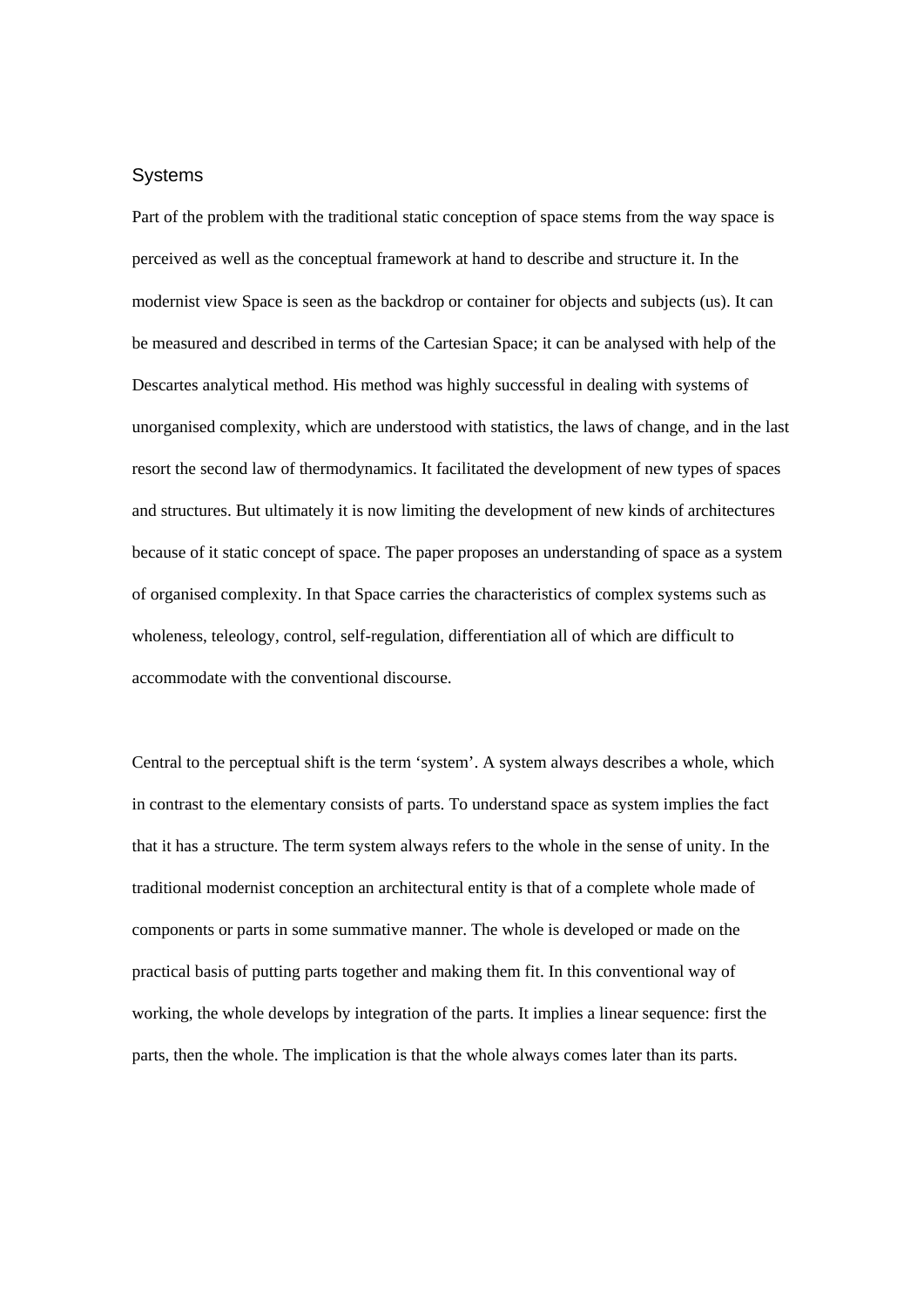## Emerging Spaces

As discussed by Bortoft (Bortoft, 1996) in detail the whole of a system is neither the result nor superior ordering principle of subservient part. Systems constitute a whole made from parts, which are related in a reflexive and non-linear manner. But a part is a part only inasmuch it serves to let the whole come forth, as a material thing it is unimportant. A part is only a part according to the emergence of the whole, which it serves. At the same time, the whole does not dominate, for the whole cannot emerge without the part. The whole as whole is neither earlier nor later. Such is the relation between the people as progenitors and the spatial systems the emerge from their interaction. One particularity in this complex is the fact that the 'parts' are intelligent, conscious being. And despite of this fact that they give rise to these emerging spatial systems they are not aware of them. We are not equipped with the necessary sensory apparatus for the detection of such systems.



*Fig. 1 Mapping Occupants: systematic diagrams of encounters and movements describing emergent spaces* 

## Spatial System - Closed System

Closed systems are in reality impossible to find. They exist only as very useful abstractions of the real world. It is a theoretical position formalised by the founders of modernism such as Galileo Galilee and Rene Descartes particularly in his book 'discourse de la methode...' Closed systems do not maintain any exchange with their environment like physics experiments in the laboratory problems are considered in separation to their surrounding. In the modernist urbanism of the 1920s, for example the models proposed by Hilberseimer, the representation of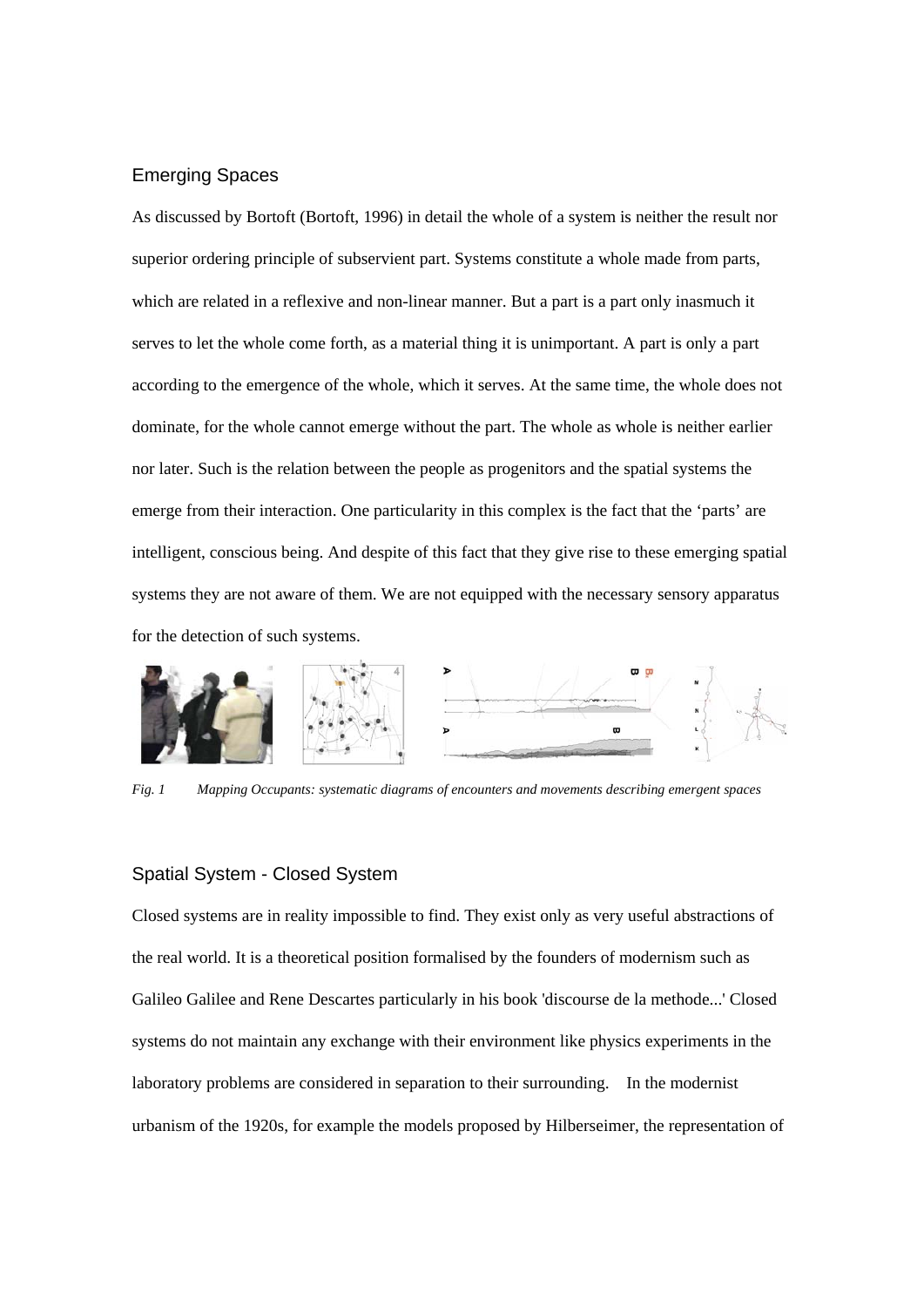the problem of housing was taken out of its context and reduced to variables such as circulation and the provision of sunlight and fresh air. As a consequence the proposal became rigid and repetitive. By default these kind of closed systems do not respond to their environment and do not allow for some form of organised complexity. They exist, scientifically speaking, thermodynamically closed in a state of stable equilibrium.

In contrast open systems are thermodynamically and materially open. They are able to extract or dissipate entropy and matter into and from their environment. Because of these possible exchange processes the system is able to develop an inner dynamic, which allow it to settle into a stationary stable state far away from thermodynamic equilibrium. On one side the continuous material and energetic exchange with the environment makes the open system only possible in its context. On the other side as a result of its inner dynamic, the open system is able to maintain is organisation, which constitutes its identity despite environmental changes. It becomes autonomous stable and independent of its environment.

In this organisational closure (Maturana79) the system selects that 'information' from its environment required for the maintenance of its organisation. The environment, i.e. everything which is not part of the system, on the other hand is not able to influence the system in a linear causal manner. Spatial systems are dependent on their environment, which are the individuals and groups that interact. In this relation we as progenitors can only trigger temporal structural changes of the system's inner organisation and not determine the system's behaviour directly. The spatial system has the ability to respond to perturbation by its environment but this is achieved only by structural changes within the system itself. This ability of open systems is summarised in the term self-organisation thus the systems capacity to rearrange its internal organisation in case of environmental changes. Consequently it is from outside that spatial systems are not linearly causally determinable. They have a life on their own.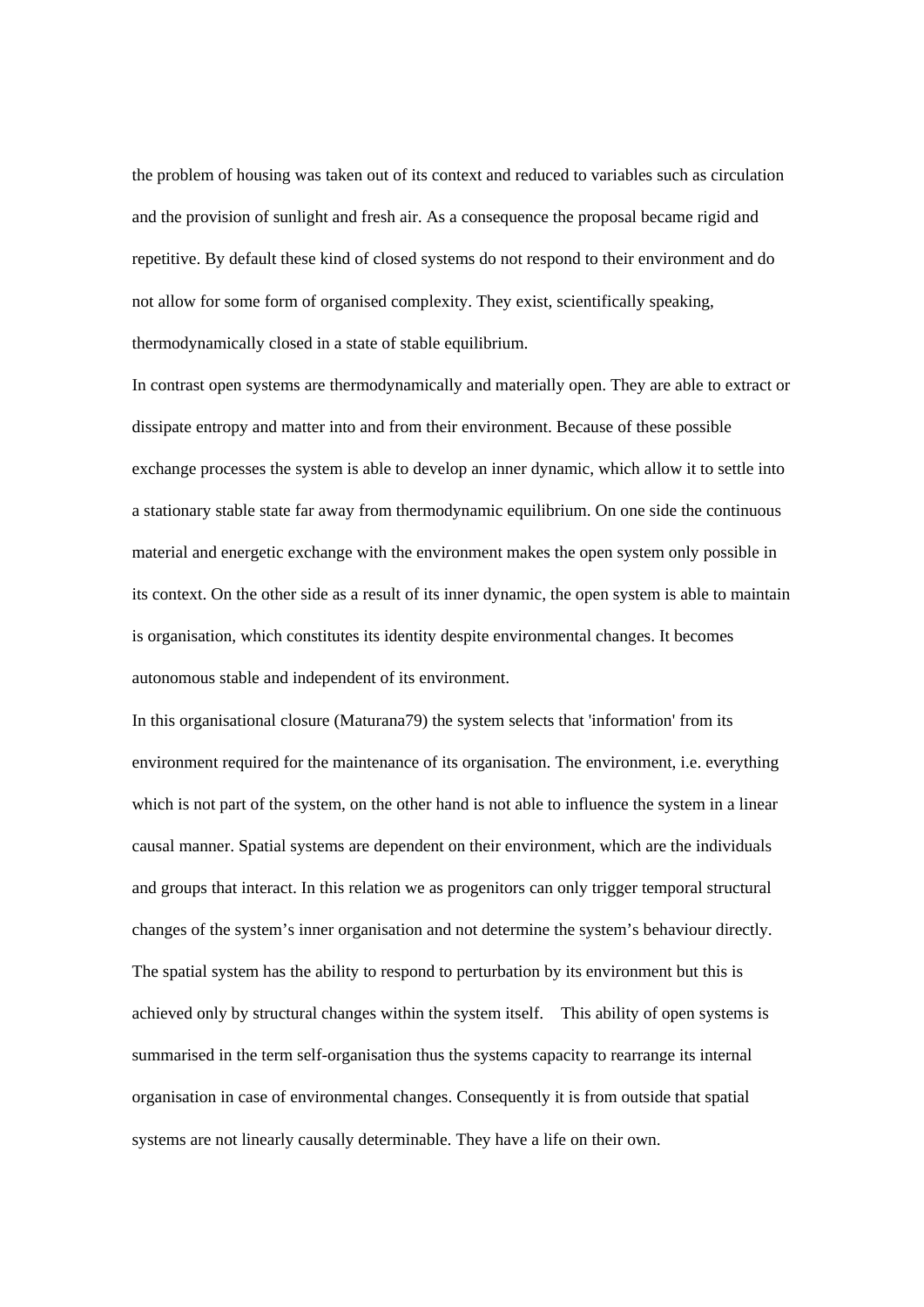### SOS - Communicative Interaction

Different self-organized spaces enter a relationship of interactions. Mutual perturbation develops into a relation of structural coupling. Each spatial subsystem response as consequences to the structural coupling with a systemic re-structuring of its own order to maintain their organization (homeostasis). In the autonomous relation to the pro-generating 'parts' spatial systems have the ability to communicate between themselves. Furthermore the spatial systems enter a process of functionally differentiated. Those subsystems act as close autopoietic systems. They create environmental perturbation, since they are mutually environments for each other, that generate inner structural adaptation, which stems from a process of structural coupling mentioned above. Again these potential 'structural couplings' of spatial subsystems are invisible to the human observer, because he is locked in his own closed, system with an independent structural coupling for which specific semantic is available.

The human differentiation of space/ environment has been generated communicating in language. In contrast object/ field of space/ environment will be differentiated through the self-organising activities of spatial systems. Therefore, unconsciously we are occupying 'spatial differences' that are not detected by our communication and that can only be traced by simulating or modeling spatial systems.

## Modeling Self-Organizing Spaces

The SOS is an artificial neural network, modeled on the basis of the Kohonen algorithm. The Kohonen self-organising map as a neural network has no hierarchical structure of input layer, output layer and hidden layers, but consists solely of one layer, containing a matrix of vectors. Since the distinction between input and output layer is missing, no aims can be set of what the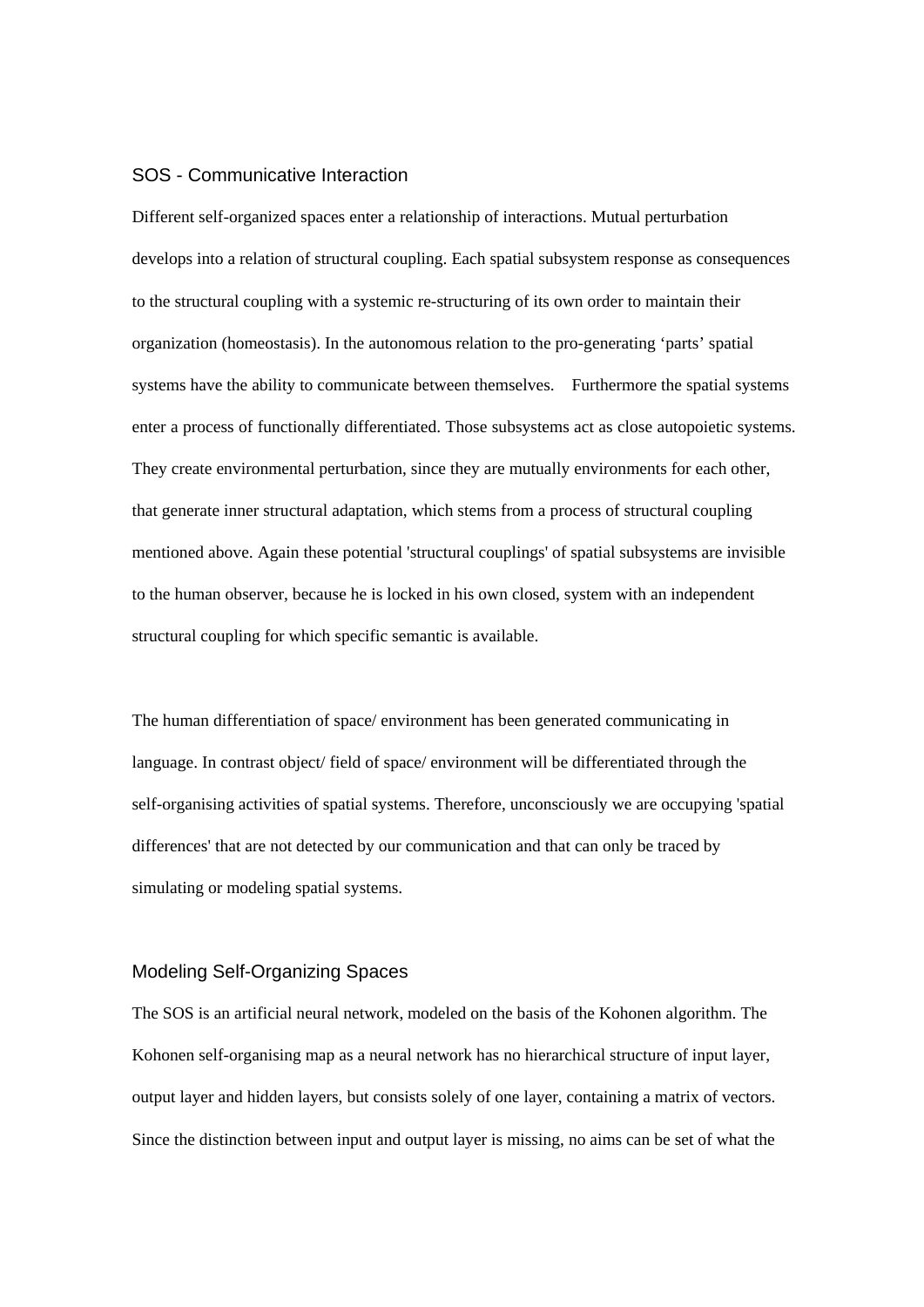outcome of the learning should be, making the SOM a unsupervised network.

Essentially, the matrix vectors are being compared to a vector space. Each vector's direction of the vector space is compared to each vector of the matrix. The matrix vector that has the smallest Euclidean distance is being declared the winner. The distance between the winner and the vector of the vector space will then be decreased to a small margin over an undefined number of generations. The winner excites the matrix vectors in a pre-established surrounding, which then will be assimilated to the vector of the vector space as well; however, less rigorously. Matrix vectors outside of the winner's neighborhood will be inhibited, thus making increasing their distance to the vector space. The functions of excitation, inhibition and neighborhood are proportionally tied to each other via a time function that is decreasing monotonously, exponentially, etc. until the minimum distance of difference between the winner and the vector of the vector space is reached. This competitive process of learning is called Hebb's learning rule and is repeated until the matrix of the SOM has learned all vectors of the vector space.



*Fig. 3 SOM learning same vector space from different initial conditions, resulting in distinct interpretations* 

The Kohonen algorithm for neural networks translated into a spatial systems bears close associations to salient qualities of complex systems. The recursive feedback between all nodes of the matrix avoids an iconographic representation of the environment. Environmental perturbations are adapted by and distributed over all matrix nodes de-localising meaning.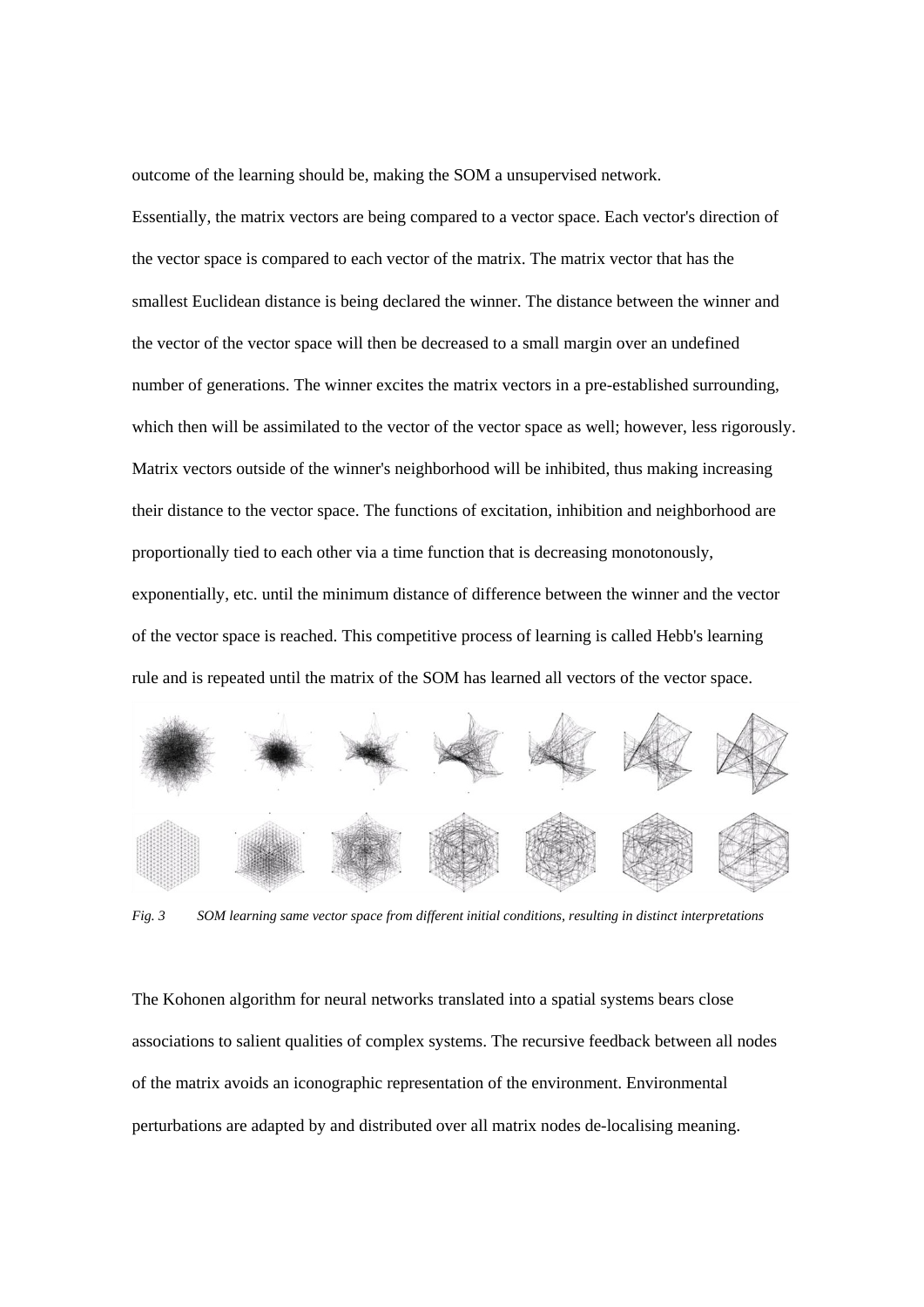Meaning therefore can only be established through differences of node constellations, which are supported by the neighborhood function (Mexican hat function).



*Fig. 4 Network history of topology adapting to changing input space (left); it's visualized current state(right)* 

The recursive feedback creates an unpredictable, historic dynamic of the network; one can not anticipate what effect the action of one node/ group of nodes will have upon the others. Seemingly contingently, the controller becomes controlled; center becomes milieu, and so forth, hinting at H Haken's synergetic second order cybernetic "slave system". Further, equilibrium is avoided by Hebb's learning rule by not eliminating the Euclidean distance entirely between matrix and vector space, for as Derrida stated: "interactions are only possible if there is some 'space' between the signs. … The meaning of a sign is the result of the 'play' in the space between signs."





*Fig. 5 Shift Space: transition between adaptive vector spaces, showing emergent spaces from interaction*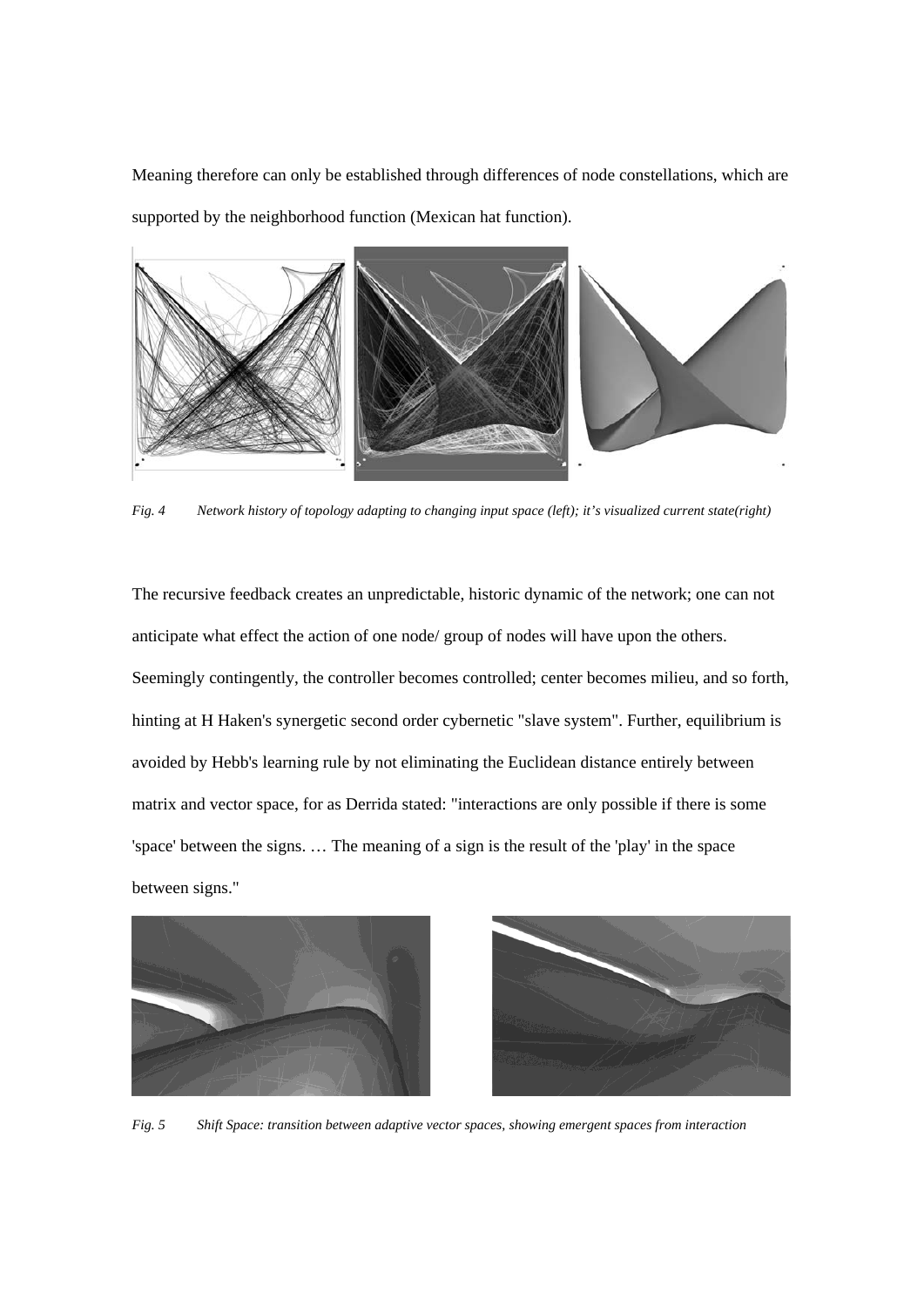### **Conclusion**

Space is not the unstructured hollowness that surrounds us. On the contrary space is a complex entity. It is highly structured, a fact which is not perceivable due to the lack of the right sensory equipment. But, as we have demonstrated, these systems can be uncovered using SOS modeling techniques. This paper can only be a starting point. More work needs to be done about the precise working of structural coupling process as well as the development of functional differentiation of space into sub-systems. Self-organising spatial systems, we believe are a powerful concept which can help us to learn more about as and our environment. It will provide architects with a tool for design new kind of spaces; spaces that are truly dynamic.

#### Reference:

Benedikt M L, "To take hold of space, Isovists & Isovist fields" *Environment & Planning B* Volume 6 pp 47-65 1979

Bertalanffy L.Von*, General system theory fouhndation development application*, London Allen Lane 1971

Boden M The philosophy of Artificial Life (Oxford 1996)

Bortoft H *The wholeness of Nature* (Lindisfarne 1996)

Broughton, T. ,Tan, A. ,Coates, P.S. (1997). The Use of Genetic Programming in Exploring 3d Design Worlds. In CAAD Futtures 1997, R. Junge (ed), Kluwer Academic Publishers Paul Coates, Dimitrios Makris Genetic Programming and Spatial Morphogenesis Proc. AISB conference Edinburgh 1999

P.Coates & H.Jackson Evolutionary models of space Proc. Eurographics UK 1998 Leeds 1998 Descartes, Réné. *Discours de la méthode* (Manchester University Press 1961) Hillier W. and Hanson *The Social Logic of Space*, (Cambridge University Press 1982.)